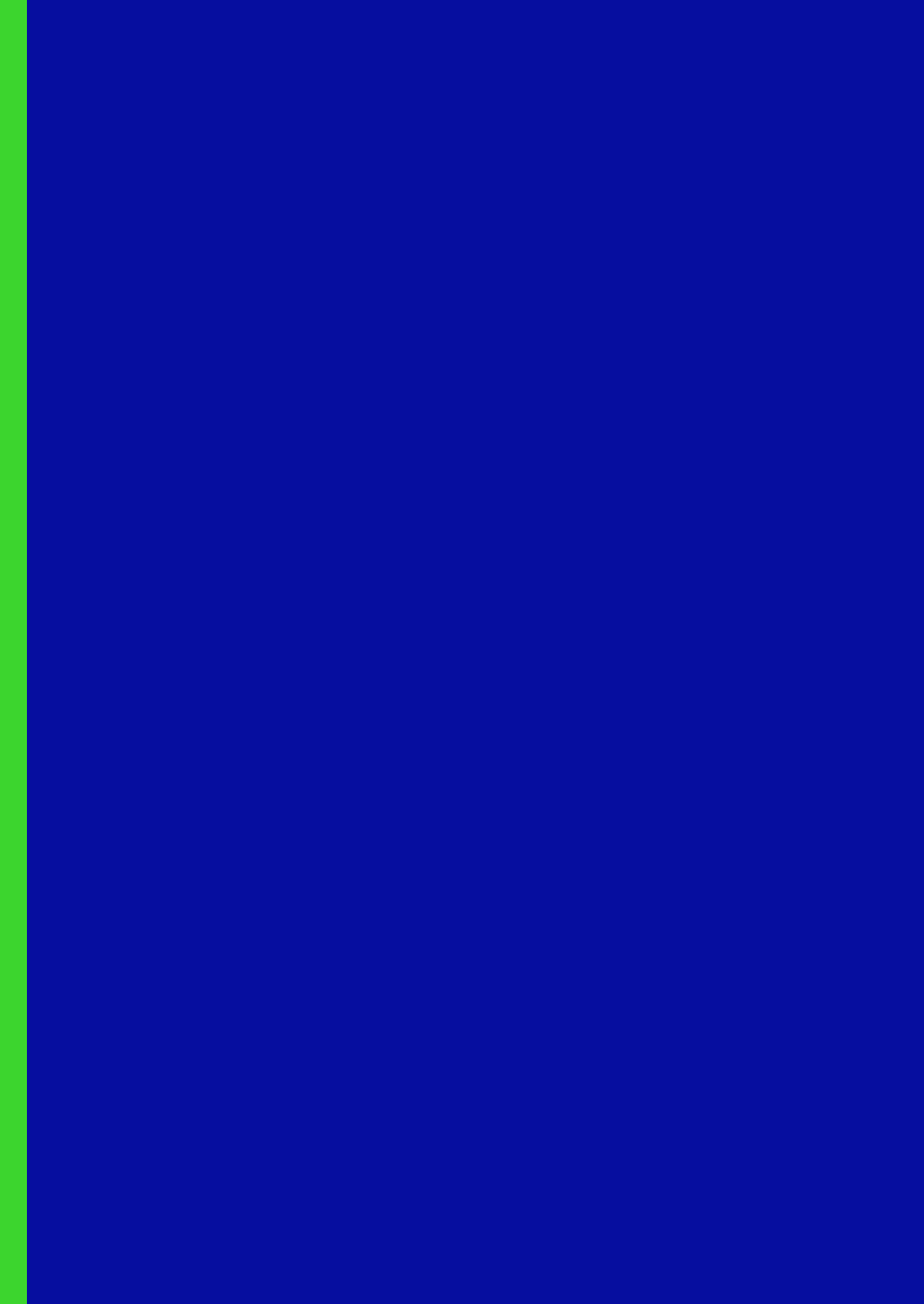فاونديشن كالس 'صف التأسيس'

يؤمن ال'فاونديشن كالس بشدة ّ بفكرة أن ما يشار إليه معوماعىل أنه 'أزمة لاجئين' هو في الحقيقة فرصة .ألملانيا وأوروبا كلك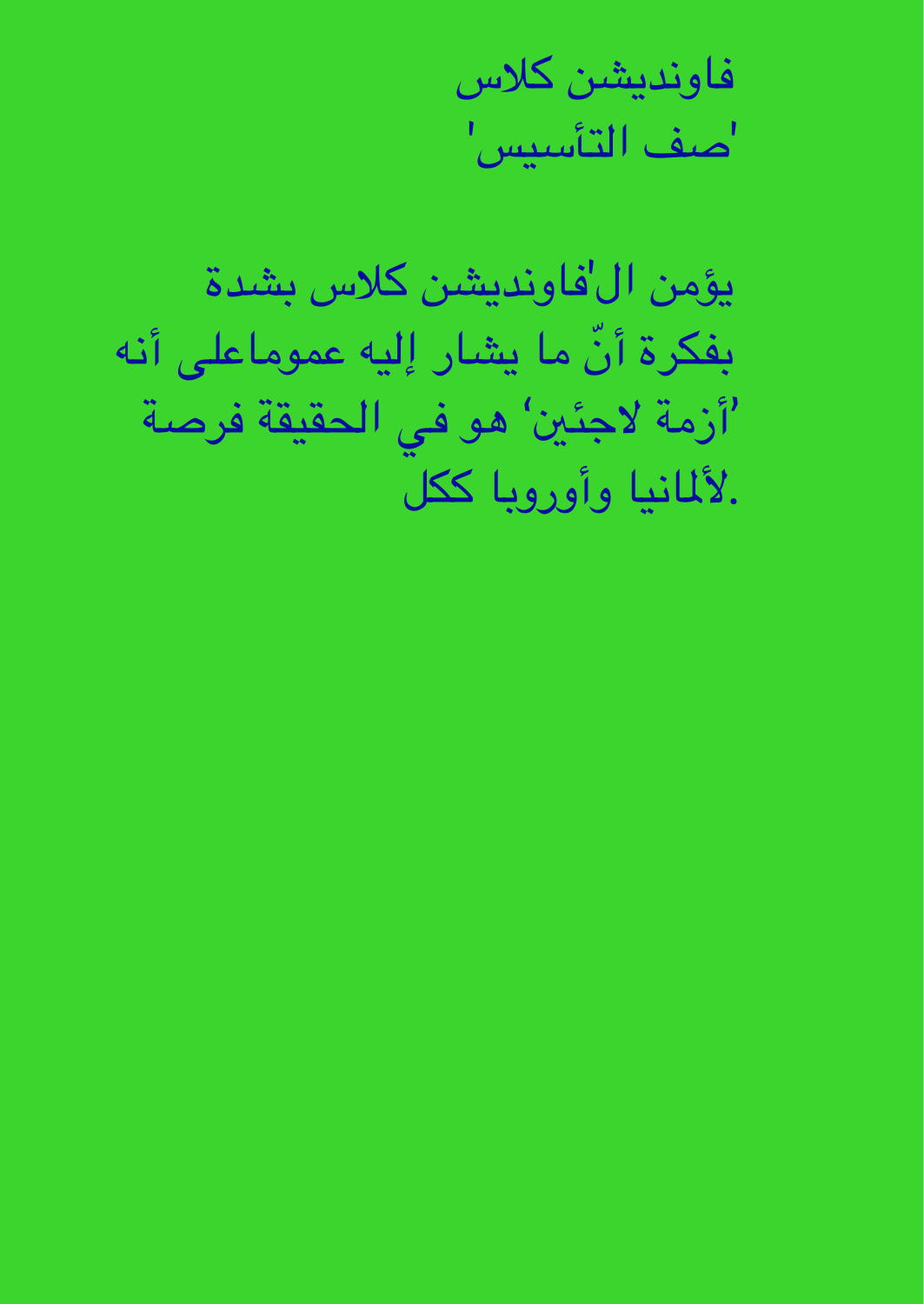الألمان أو المؤسسات الخيرية، فإن الفاونديشن كلاس يسعى إلى أن ّ يكون أداة قانونية هتيء جحر األساس لللاجئين وطالبي اللجوء كى يحصلوا على فرص متساوية في الدخول إىل القطاعات الفنية املؤسساتية والقطاعات الثقافية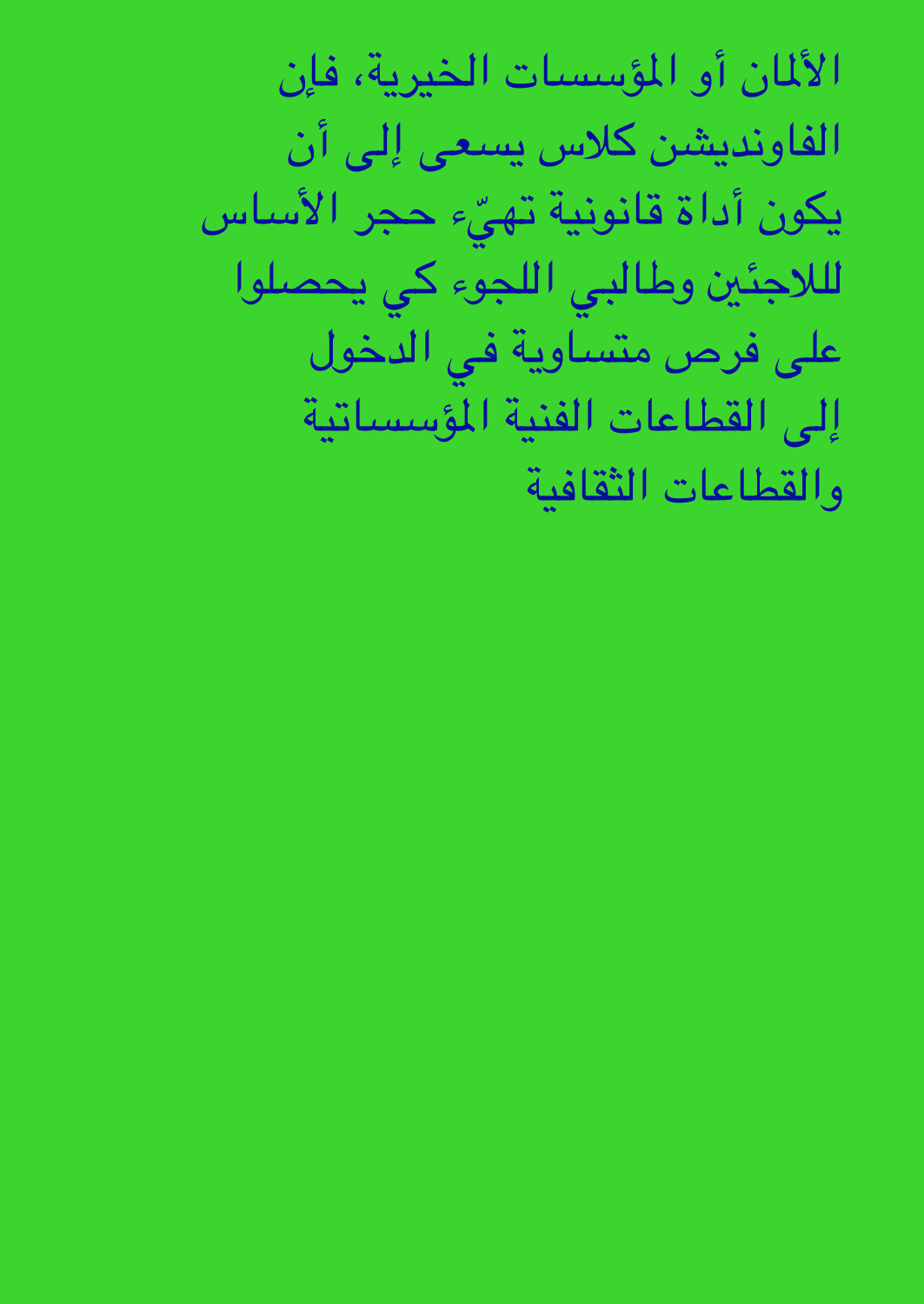في حين يجلب اللاجئون وطالبوا اللجوء معهم الكثير من الموارد والمهارات المرغوبة بشكل عاجل إلا أن الدخول الى سوق العمل محدود في العادة بالحرف اليدوية والقطاعات الصناعية والرعاية. كما كان هو الحال مع الأجيال السابقة من المهاجرين إلى أملانيا فإن طاليب اللجوء والالجئني مستبعدون بنيويا وبنسبة كبرية من المشاركة في الثقافة الألمانية وبالقطاعات الفنية، واليت يه بدورها .حباجة رهيبة إىل التنويع عوضا عن توفير حلول وخدمات قصرية األمد للالجئني وطاليب اللجوء، والتي تخدم في الكثير من الحالات في المقام الأول الوسطاء البيض الألمان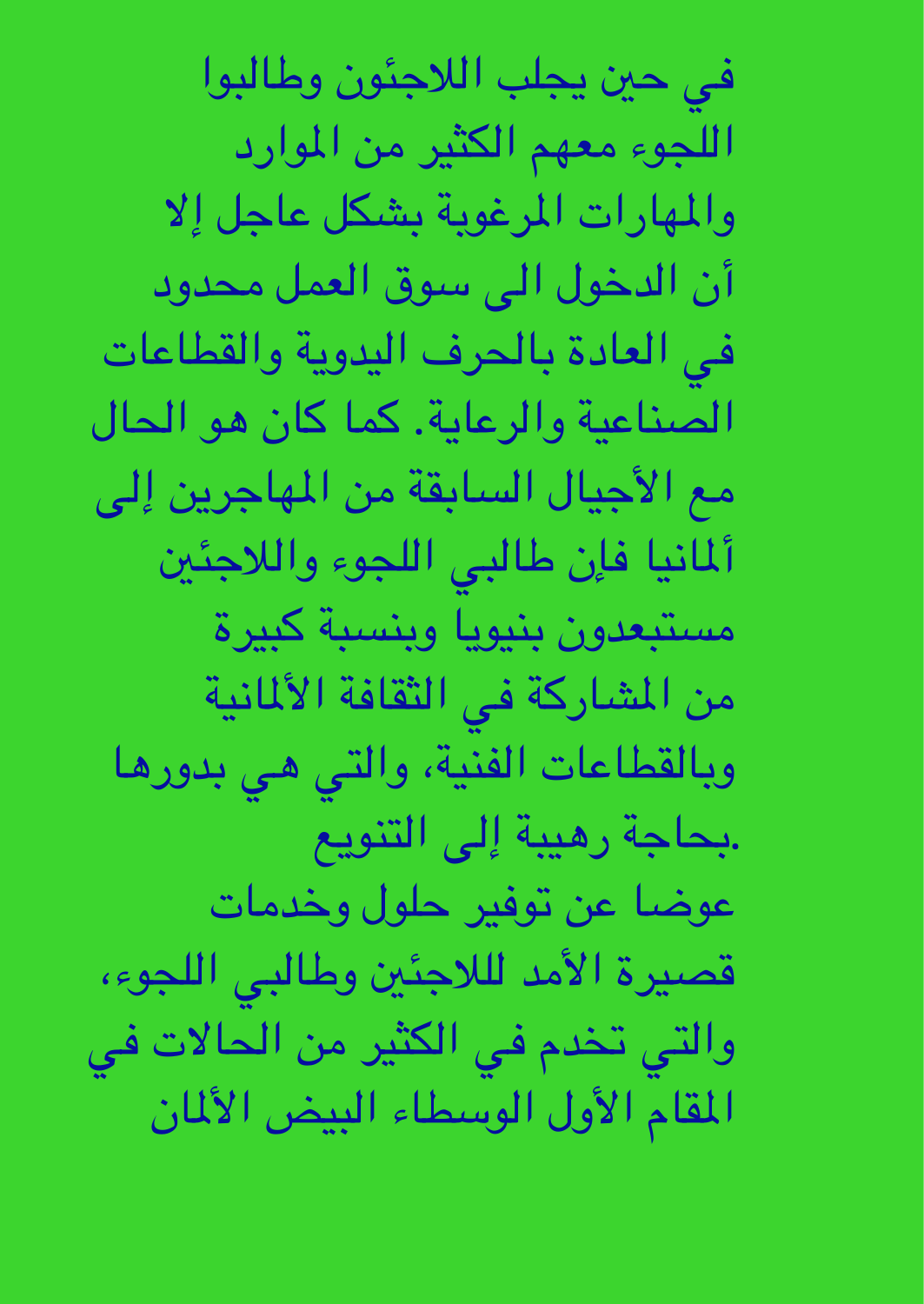أو ،يأمل الفاونديشن كالس بأن خيلق بيئة حتظى من خالهلا مجيع مشاركيه باملصداقية ومن تطوير صيغ جديدة من تبادل المهارات ونقل المعرفة. في الهناية، يقدم الفاونديشن كالس فرصة لأكاديمية فايسينزي للفنون إلانشاء مفهوم جديد عن ذاهتا مكؤسسة فنية .تعلميية

..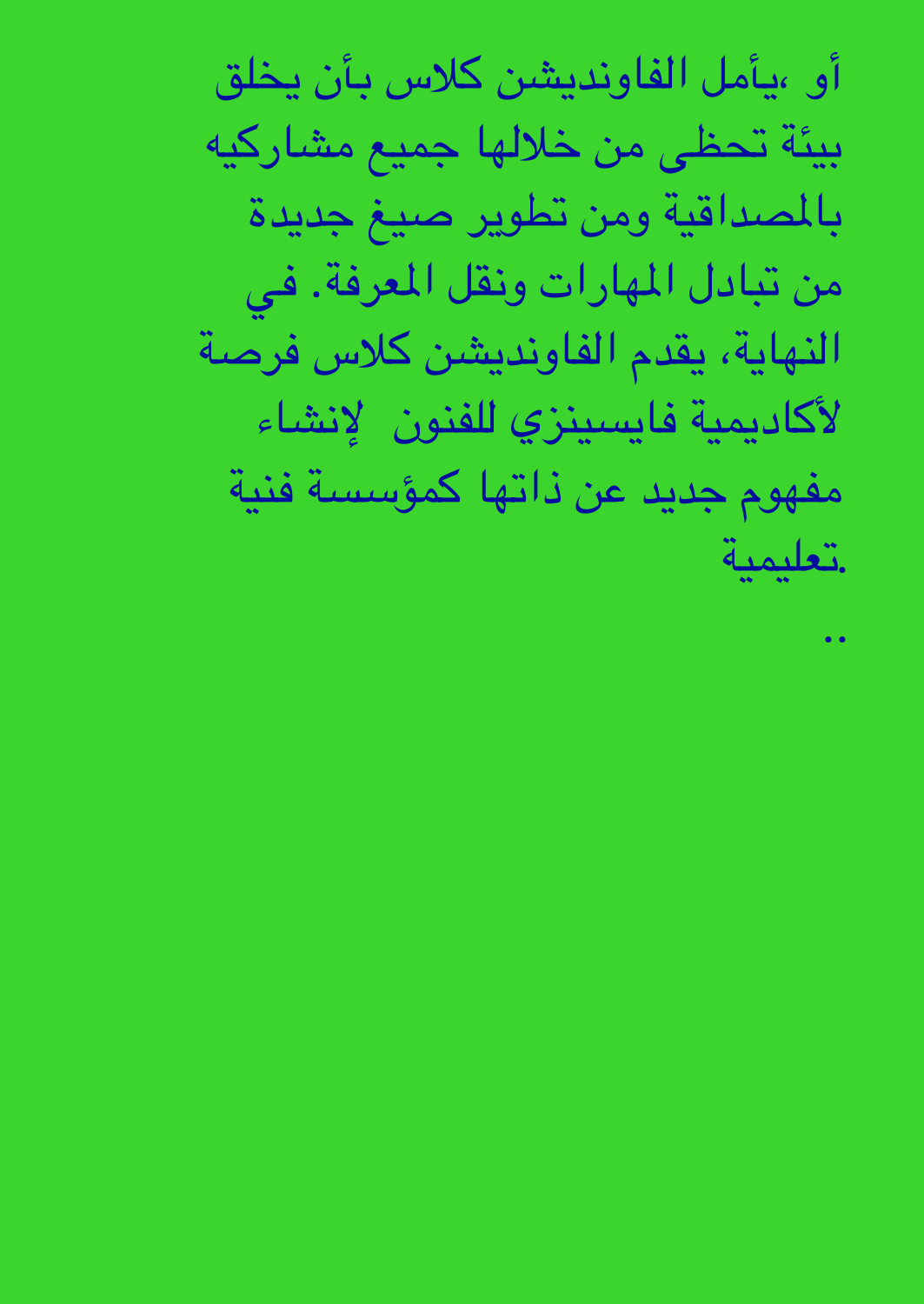من خلال توفير بنية تحتية أكاديمية، تتضمن المرافق، بالإضافة إلى املساعدة اإلدارية، فإن الفاونديشن كلاس يدعم المشاركين فيه في تكوين أو إعادة بناء امللفات الفنية املفقودة، الوثائق، والمواد للتمكن من تقديم الطلبات بشكل رسمي للالتحاق بأكاديمية فنية ألمانية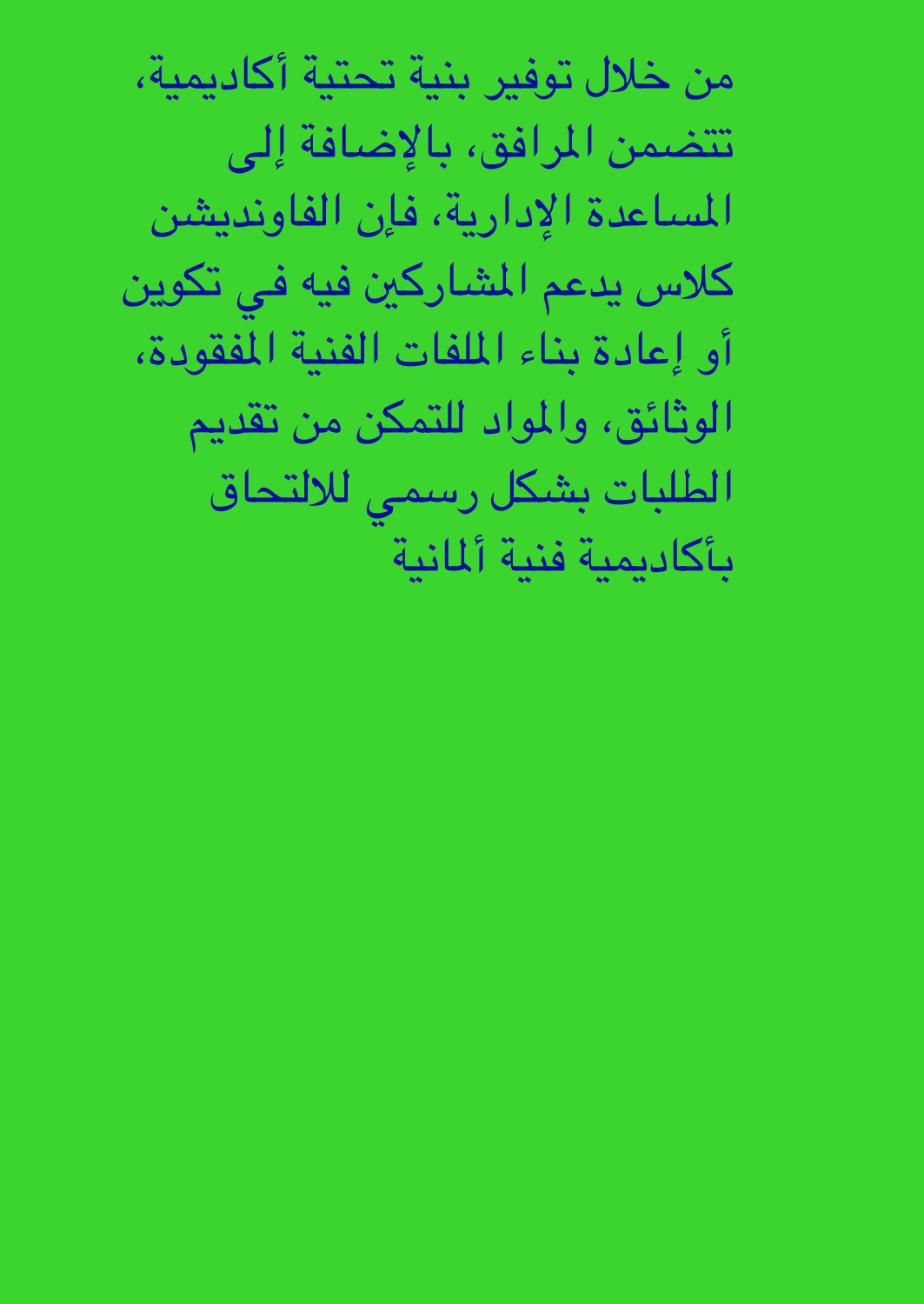النظرية والتارخي: بونافينتوري زو بيينغ نديكونغ التصوير والفيديو: وسائل اإلعالم الرقمية: أزين فيزابادي الرسم (التخطيط) والطباعة: مارينا نابروشكينا تصميم الجرافيك، المنتجات، والنسيج: على محمود الرسم (الألوان): ناصر حسين التصميم الحيزي والتركيبي الثلاثى األبعاد: عيل قاف الفكرة: أولف أميندي التنسيق: مرييام شيلكر مساعد طالب: ماكس غراو، فلوريان هس، داناي ناجيل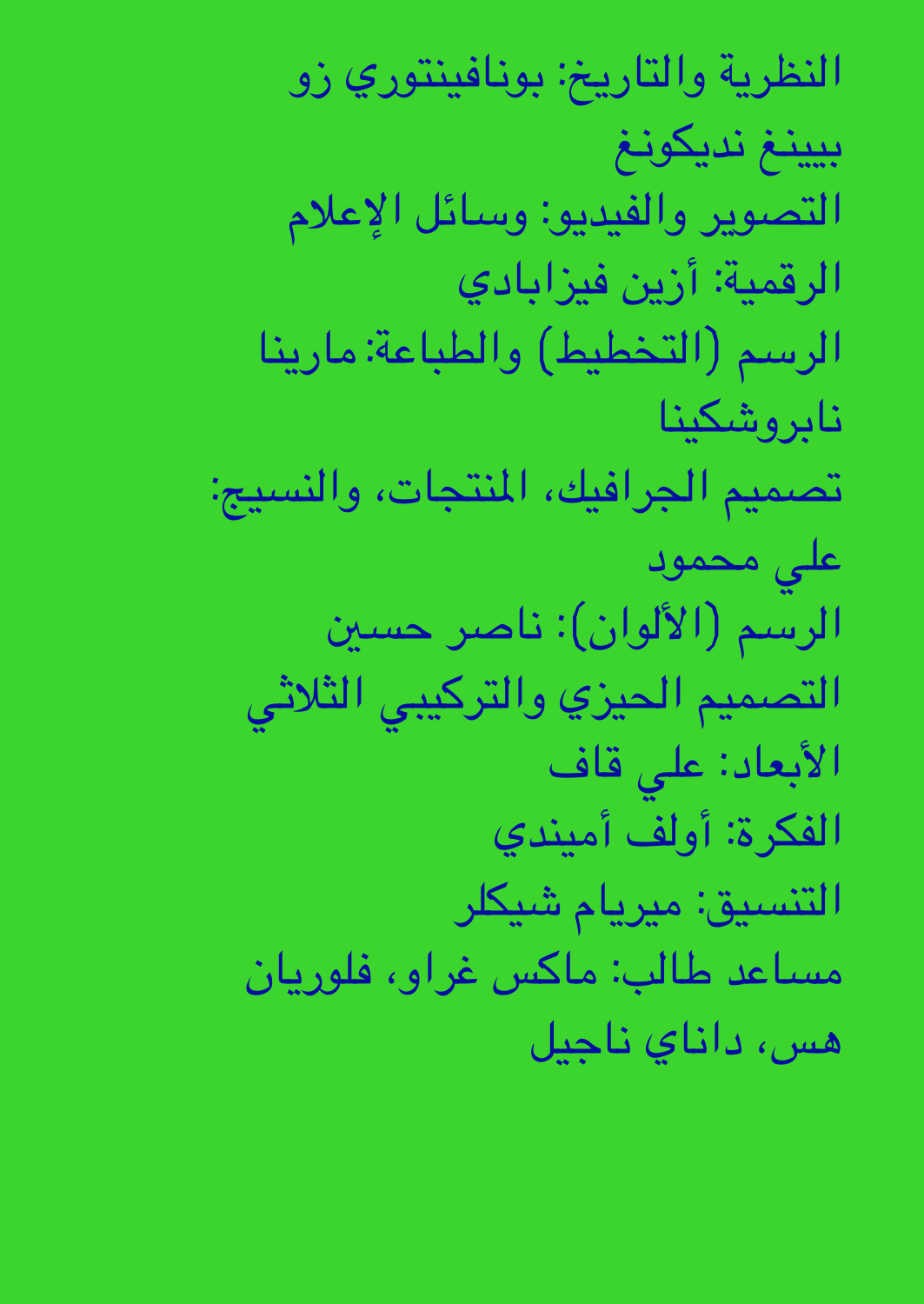*The \*foundationClass strongly agrees with the notion that what is generally referred to as the 'refugee crisis' actually constitutes an opportunity for Germany and Europe as a whole.*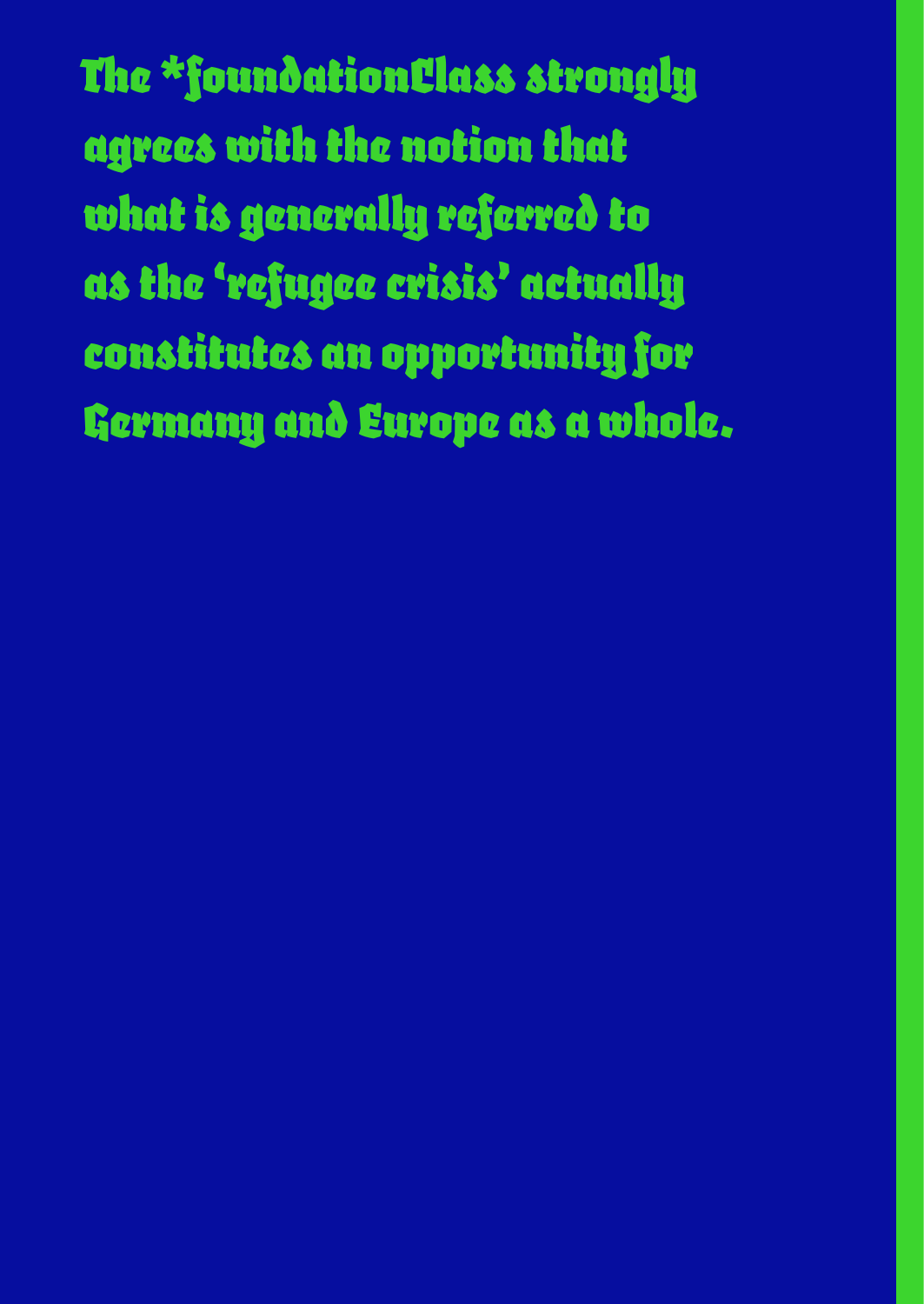*While refugees and asylum seekers bring with them a lot of resources and skills that are urgently sought after in Germany, access to the labour market is usually limited to the crafts, industrial and care sectors. Like previous generations of migrants in Germany, asylum seekers and refugees are by and large structurally excluded from participating in the German cultural and artistic sectors, which in fact are in a dire need of diversification.*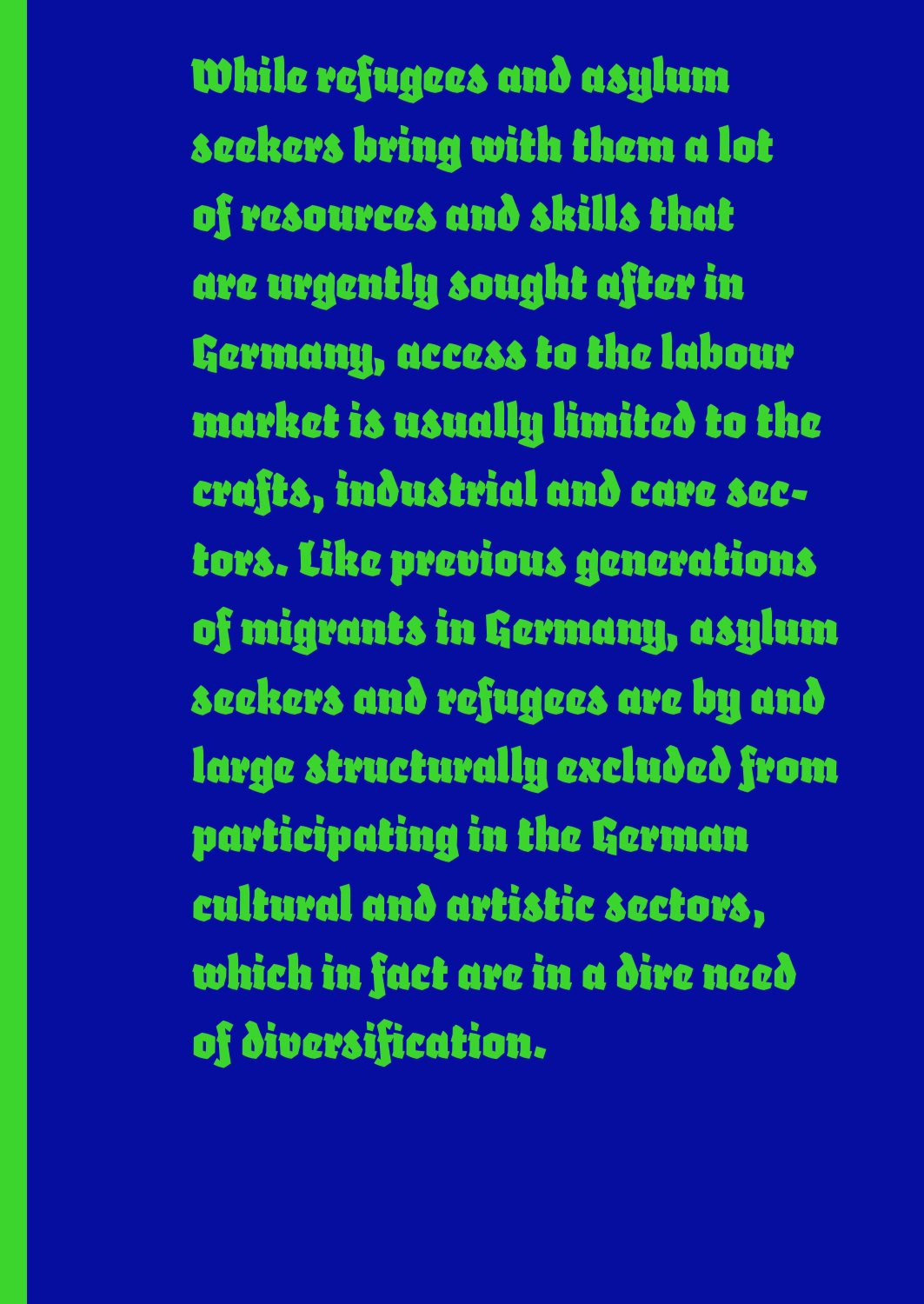*Rather than providing short term solutions and services to refugees and asylum seekers, which in many cases mainly benefit the primarily White German facilitators or charitable institutions, the \*foundationClass attempts to be a legal tool that prepares the ground for refugees' and asylum seekers' equal access to the institutionalized art and cultural sectors.*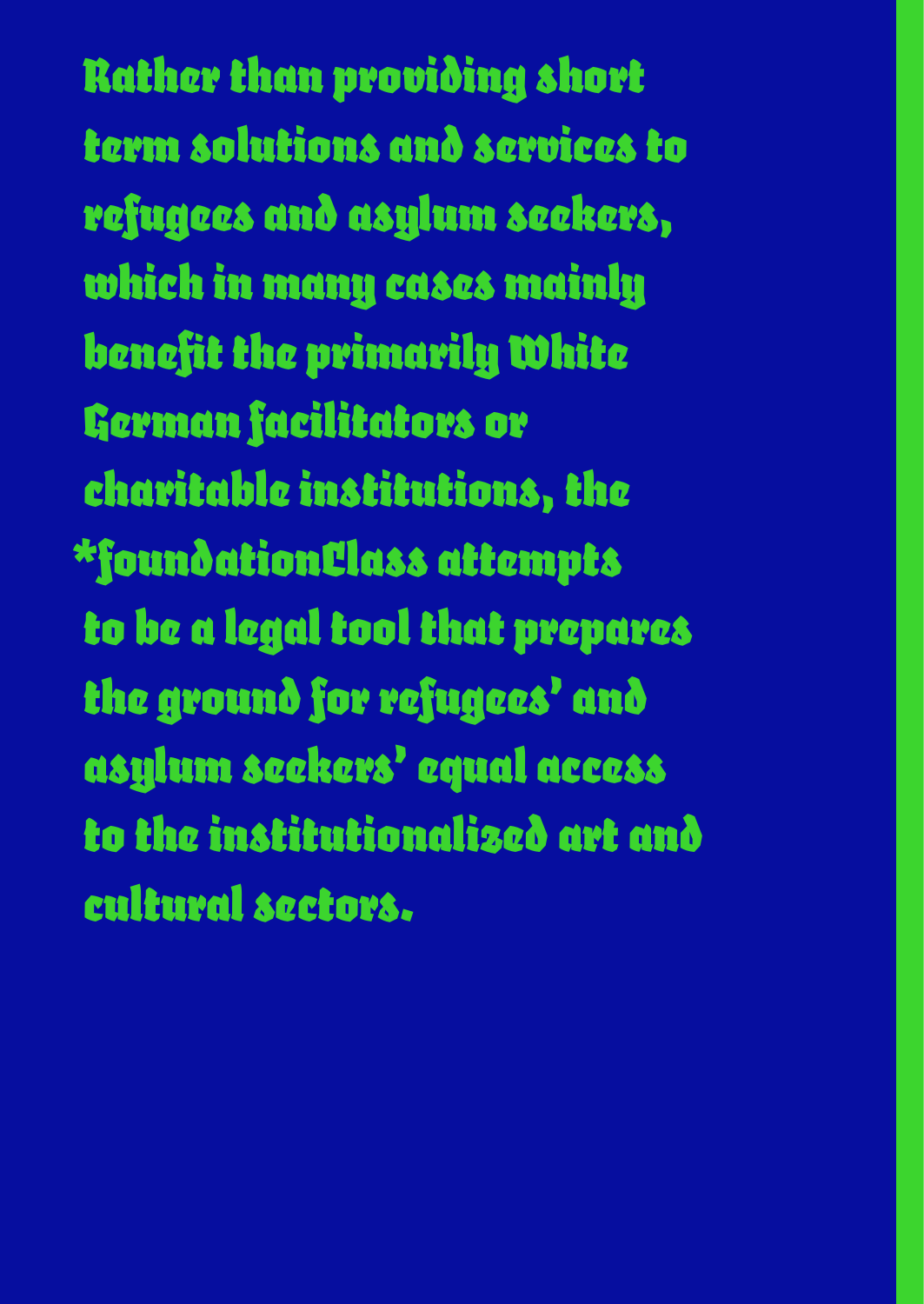*By providing an academic infrastructure, including facilities, as well as administrative help, the \*foundationClass supports its participants to create or reconstruct lost portfolios, documents and materials in order to be able to formally apply at a German art academy.*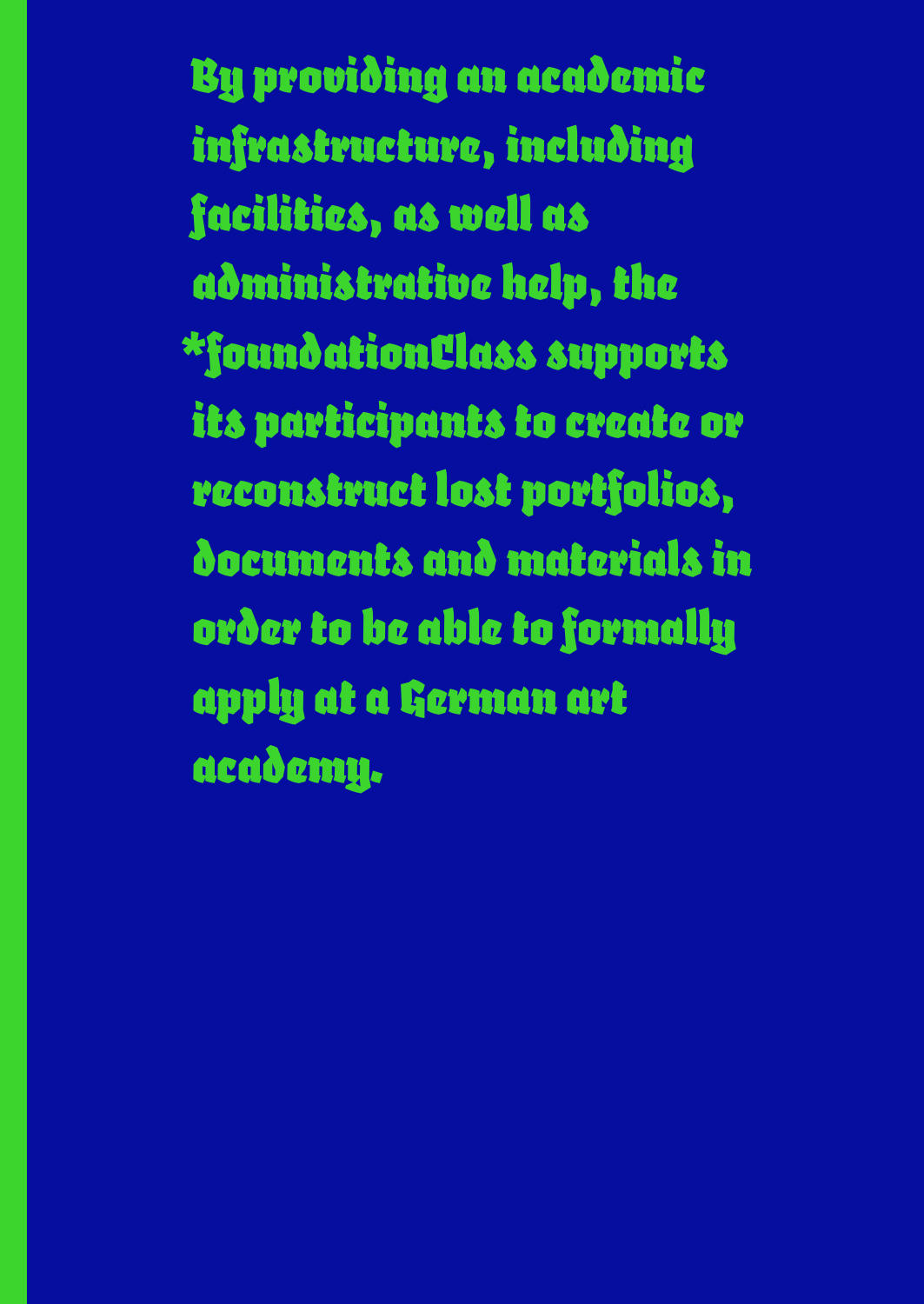*The \*foundationClass hopes to create an environment in which all of the participants' resources are being validated, and where new formats of skill sharing and knowledge transfer may be developed. Ultimately the \*foundationClass provides an opportunity for weißensee art academy to generate a new perception of itself as an educational arts institution.*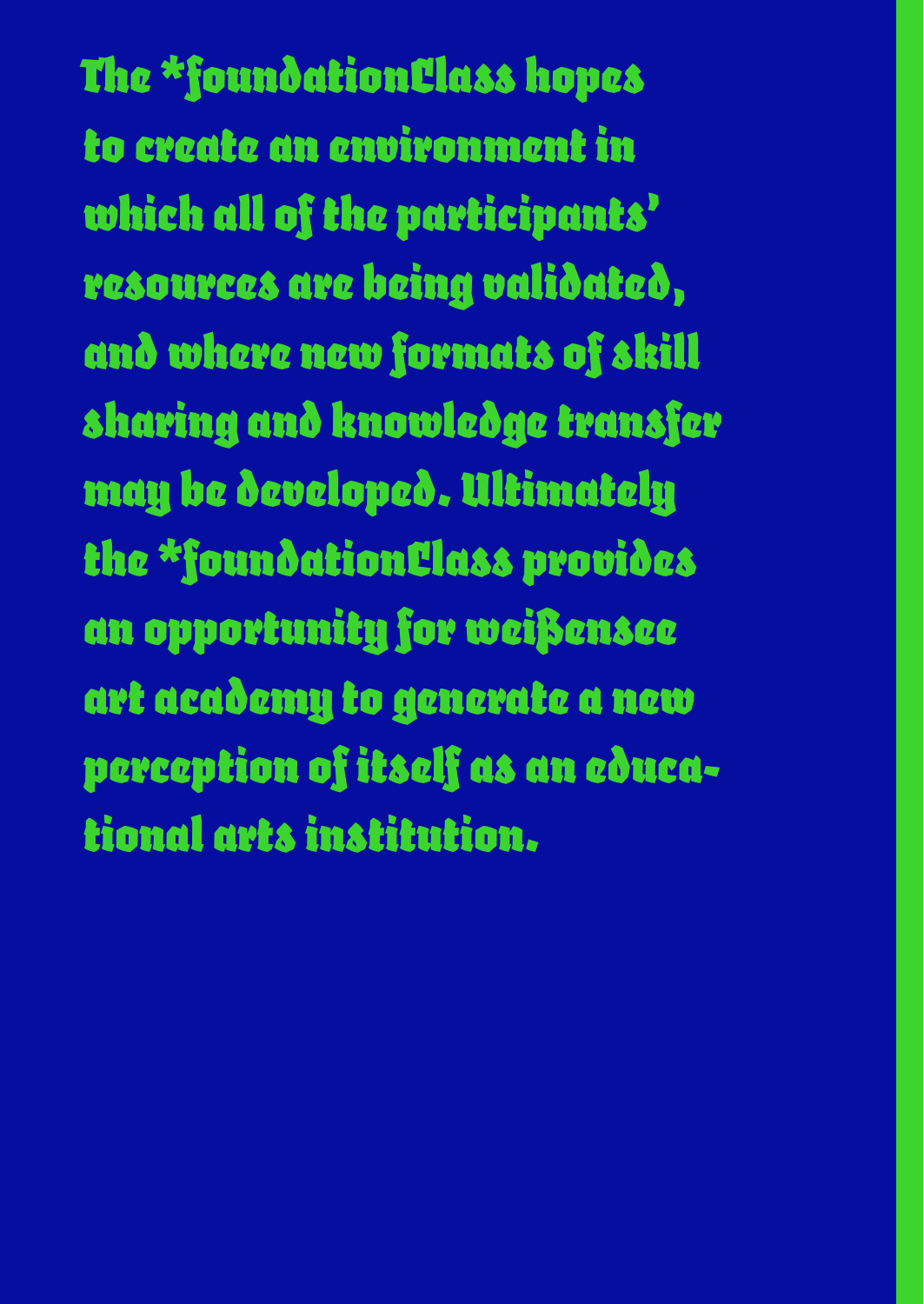This publication appears on the occasion of the exhibition:

\*foundationclass

Ahmad Alali, Rula Ali, Ulf Aminde, Reme Awwad, Mira Debaja, Azin Feizabadi, Max Grau, Florian Huss, Azad Ibrahim, Ali Kaaf, Ali Mahmoud, Kirollos Mousa, Danae Nagel, Marina Naprushkina, Ayham Omarin, Dachil Sado, Sara Saleh, Miriam Schickler, Batoul Sedawi & Ghaith Tahsen

17.09.2016 — 30.10.2016

Text: \*foundationClass

Translation: Mira Debaja Typesetting Arabic: Ahmed Isam Printer: Oranje van Loon, Den Haag Thanks: Gemeente Den Haag, Mondriaan Fund Published by: West Edition: 1000 isbn: 978-90-79917-64-8



Groenewegje 136 2515 LR Den Haag the Netherlands +31 (0)70 392 53 59 www.westdenhaag.nl info@westdenhaag.nl